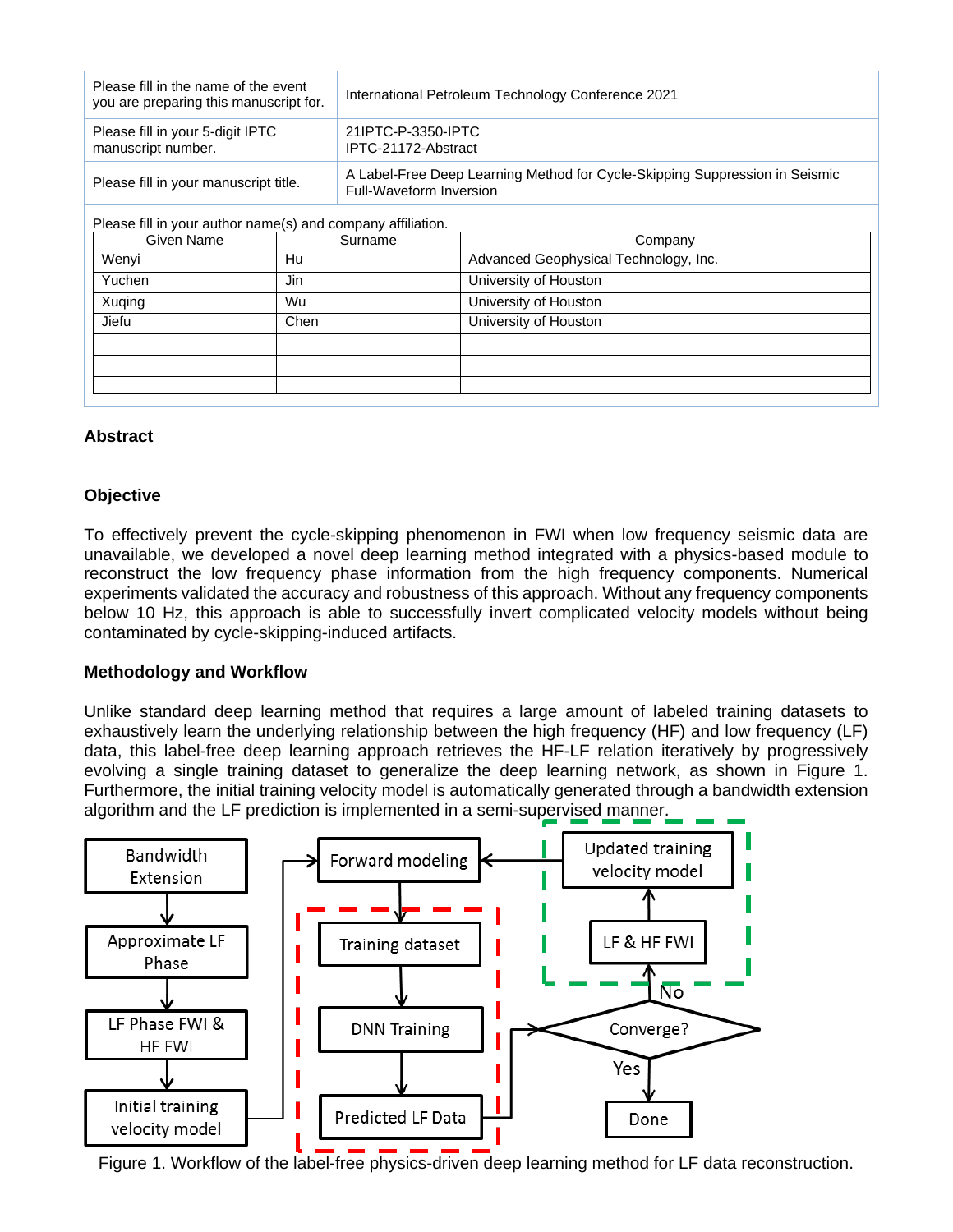# **Numerical Results**

A numerical experiment is conducted to reconstruct the BP2004 velocity model (Figure 2a), assuming only 10 Hz and higher frequency data are acquired and a simple 1D linear velocity model is available as the FWI initial model (Figure 2b). The data in the frequency range 10 Hz  $-$  25 Hz are input into the deep learning network to predict the 3 Hz – 9 Hz data. Figure 3 shows the comparison between the true 3 Hz and the deep learning predicted 3 Hz data. The FWI result using the predicted 3 Hz – 9 Hz data and the measured 10 Hz – 25 Hz data is shown in Figure 2c, where the salt structures are resolved properly without being affected by the cycle-skipping issue. On the other hand, the FWI using 10 Hz -25 Hz measurement data (Figure 2d) only fails to recover the salt and produces a completely wrong subsurface structure.



Figure 2. a) True model; b) initial FWI velocity model; c) FWI result using predicted 3 Hz – 9 Hz and measured 10 Hz – 25 Hz data; d) FWI result using measured 10 Hz – 25 Hz data.



#### **Novel and Additive Information**

The deep learning-based method developed in this work has the following novel features: 1) a progressive transfer learning strategy to generalize the deep learning network without being overwhelmed by large quantity of training data; 2) a bandwidth extension algorithm to automatically initiate the label-free learning process; 3) a semi-supervised learning workflow to reliably fill large bandwidth gap.

## **Acknowledgment**

This material is based upon work supported by the U.S. Department of Energy, Office of Science, SC-1, under Award Number DE-SC0019665.

## **Disclaimer**

This report was prepared as an account of work sponsored by an agency of the United States Government. Neither the United States Government nor any agency thereof, nor any of their employees, makes any warranty, express or implied, or assumes any legal liability or responsibility for the accuracy, completeness, or usefulness of any information, apparatus, product, or process disclosed, or represents that its use would not infringe privately owned rights. Reference herein to any specific commercial